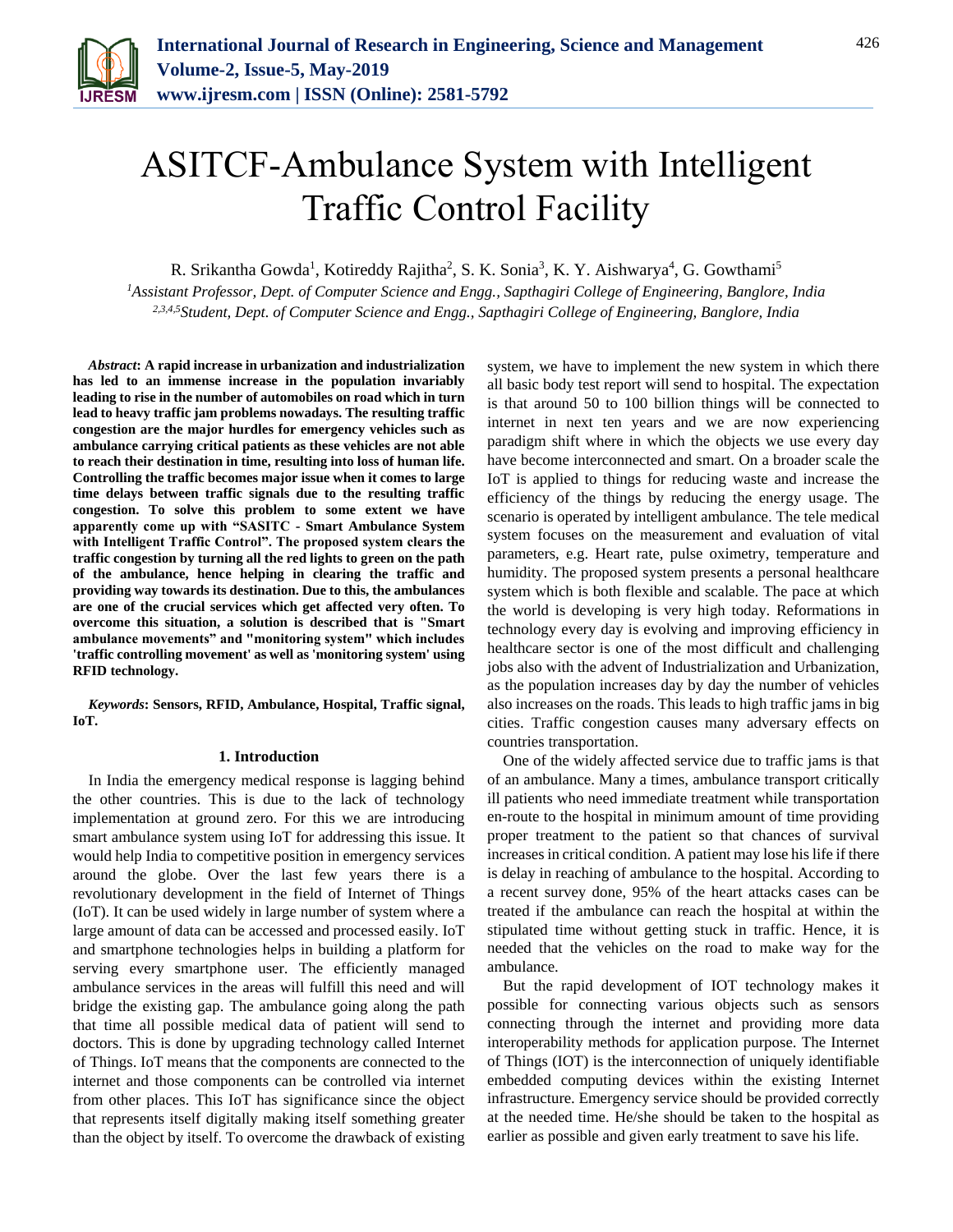

# **2. System design and architecture**



Fig. 1. Architecture of the project

Figure illustrates the architecture of the proposed system. The function that takes place in the ambulance is when patient is admitted the patient is mounted with biological sensors and the present IoT system start to collect the patient's info and starts logging into the cloud.

# **3. Hardware implementation**

*A. Arduino UNO board*



Fig. 2. Arduino ATMEGA328 microcontroller board.

The central controller role is played by the embedded controller. Here, ATMEGA328 controller is used, which is an open source electronics prototyping 8-bit micro-controller board running at 16 Mhz. Boards are equipped with sets of digital and analog input/output (I/O) pins that may be interfaced to various expansion boards (shields) and other circuits. The board also features serial communication including USB on some models.

*B. Sensors*

*1) Body temperature sensor* 



Fig. 3. LM35 temperature sensor

Body temperature measurement using LM35. It is required for the medium to be in contact with the package of the sensor. Another clinically approved temperature can be incorporated.

*2) Pulse rate sensor*



Fig. 4. pulse rate sensor

When the finger is placed on the heart beat sensor it generates the digital output of the heat beat. The heart beat detector works on the principle of light modulation by blood flow through finger at each pulse. When the heart beats, its actually pumping blood to various parts of the body. The fluctuation of blood in the finger can be detected using the sensor placed around the fingertip. This digital output of heart beat can be connected to microcontroller directly to measure the Beats per Minute (BPM) rate.

## **4. Software and environment**

## *A. Arduino Software*

Arduino is an open-source electronics platform based on easy-to-use hardware and software. Arduino boards are able to read inputs - light on a sensor, a finger on a button, or a Twitter message - and turn it into an output - activating a motor, turning on an LED, publishing something online. You can tell your board what to do by sending a set of instructions to the microcontroller on the board. To do so you use the Arduino programming language (based on Wiring), and the Arduino Software (IDE), based on Processing.\

# *B. Arduino Environment*

Fig. 5. Shown is the Arduino is connected to the computer using USB. The community calls a program Arduino IDE contains a text editor used to write the program in C/C++, And After compilation, the program is dumped in to the board. Arduino IDE tool sketch.



Fig. 5. Arduino program developing environment